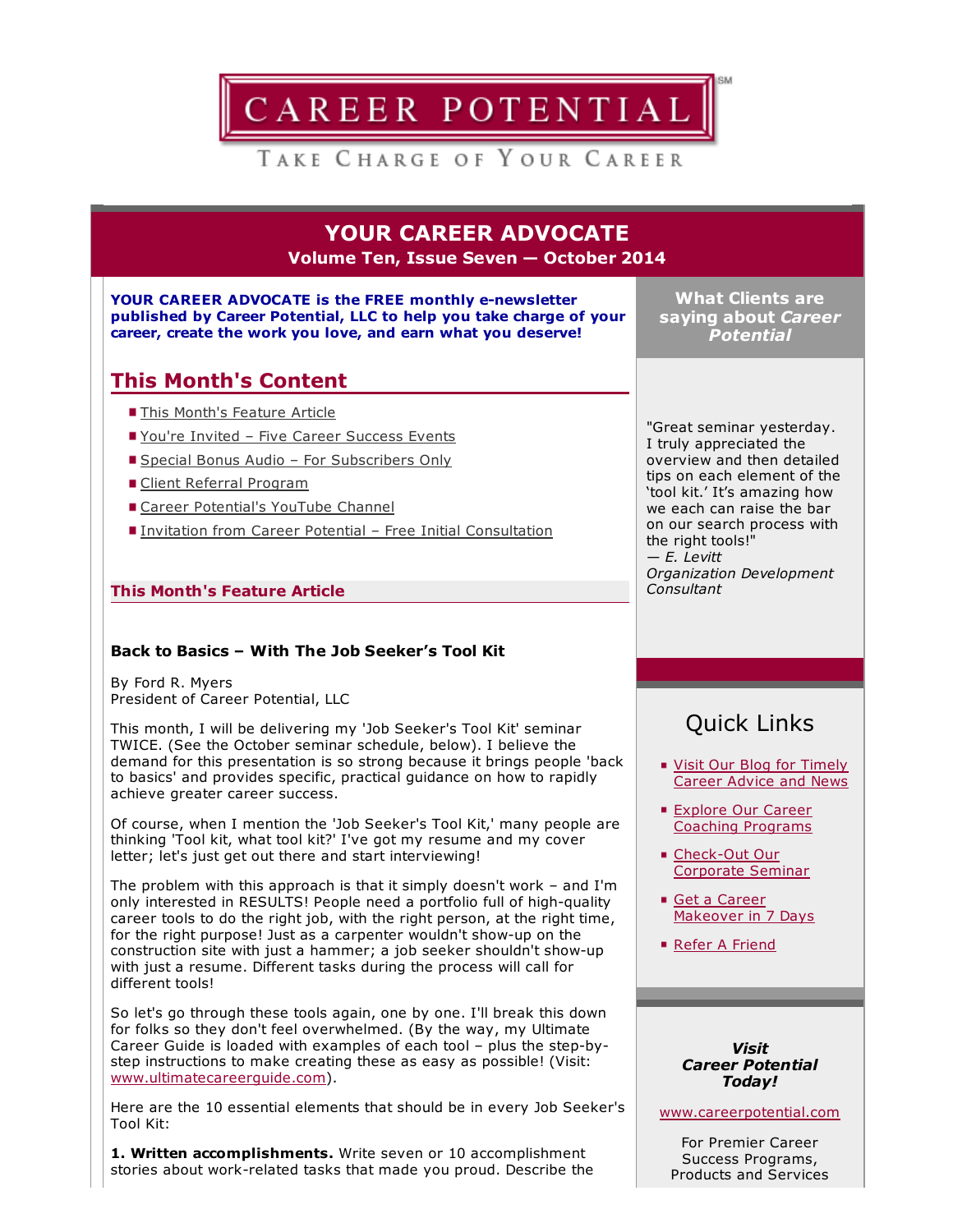challenge or problem, your specific actions and the positive results you produced. These stories can be from any time in your career and any job you've had. These are usually examples of times when you 'went above and beyond' the scope of your job's responsibilities.

2. Verbal presentations. Prepare and practice a 'Positioning Statement' (also known as a '15 second commercial') about who you are professionally, the industries you've served and the particular strengths you can contribute to a new employer. When you write it out, keep it brief and then memorize it so it will always be 'on the tip of your tongue.' You will also need a 'Departure Statement,' a pre-prepared explanation of why you are no longer with your previous employer, or why you are seeking a new position (even if you're still working).

3. Professional biography. Write a one-page narrative of your career in the 'third person' – as though someone else wrote it about you. This is no time to be 'shy,' so make it sound impressive! This will be the primary tool you'll use in all your networking. Somewhere in the middle of the document, create a 'bullet list' of the tangible results you have achieved (which are drawn directly from your 'accomplishment stories.')

4. Target company list. Make a 'wish list' of adjectives that would describe your ideal employer, such as size, location, industry, culture, values, environment, people, etc. Then research specific organizations that meet those criteria. Create separate folders for each of these companies and gather as much information as you can. Prepare a list of these organizations, categorized by industry. You will eventually network your way in to meet with the hiring managers (not Human Resources) at these companies!

**5. Contact list.** Compile a list of all the people you know personally and professionally. Yes, ALL of them. Include their names, phone numbers and e-mail addresses. Don't edit the list or make any assumptions about who can or can't help you. Remember that approximately 80% of new opportunities are secured through networking – and a very high percentage of those positions were discovered through people who were least expected to be of help! Your final list should number in the hundreds.

**6. Professional references.** List colleagues who would 'sing your praises' if asked about you. Contact each of them, and get approval to use their names on your list of references. Be sure to provide these individuals with guidance about what to say when prospective employers call. Also, ask these references to contact you immediately when prospective employers call them.

**7. Letters of recommendation.** Request letters from six to eight respected business associates, printed on their company letterhead (if they can't or won't use corporate letterhead, personal letterhead will suffice). These individuals could be superiors, subordinates, peers, suppliers, clients, etc. Try to 'mix it up' with individuals from various companies and in several different roles. Provide guidance as to what you would like them to write about you.

**8. Networking agenda.** People often find it difficult to get started with their networking because they feel nervous or afraid of making a mistake. The best way to avoid this problem is to learn the specific steps (the 'agenda') of a networking discussion – how it flows, what to expect, how to react to the other person's comments, etc. In addition, it is smart to write-out a full script so you'll know exactly what to say and how to say it. By preparing this networking script in advance, you'll feel much more confident and productive in the process.

**9. Tracking system.** Keep a detailed record of your job-search activities, including phone calls, meeting notes, correspondence, and follow-up steps. This is vital for planning and assessing your performance week-to-week. Use pre-printed forms, folders, contact software and other means of staying organized. It's all about improving your productivity week after week!

**10. Resume.** It's the last on the list, but still indispensable. And, it has

Get Hired FAST! **Timely new book** 

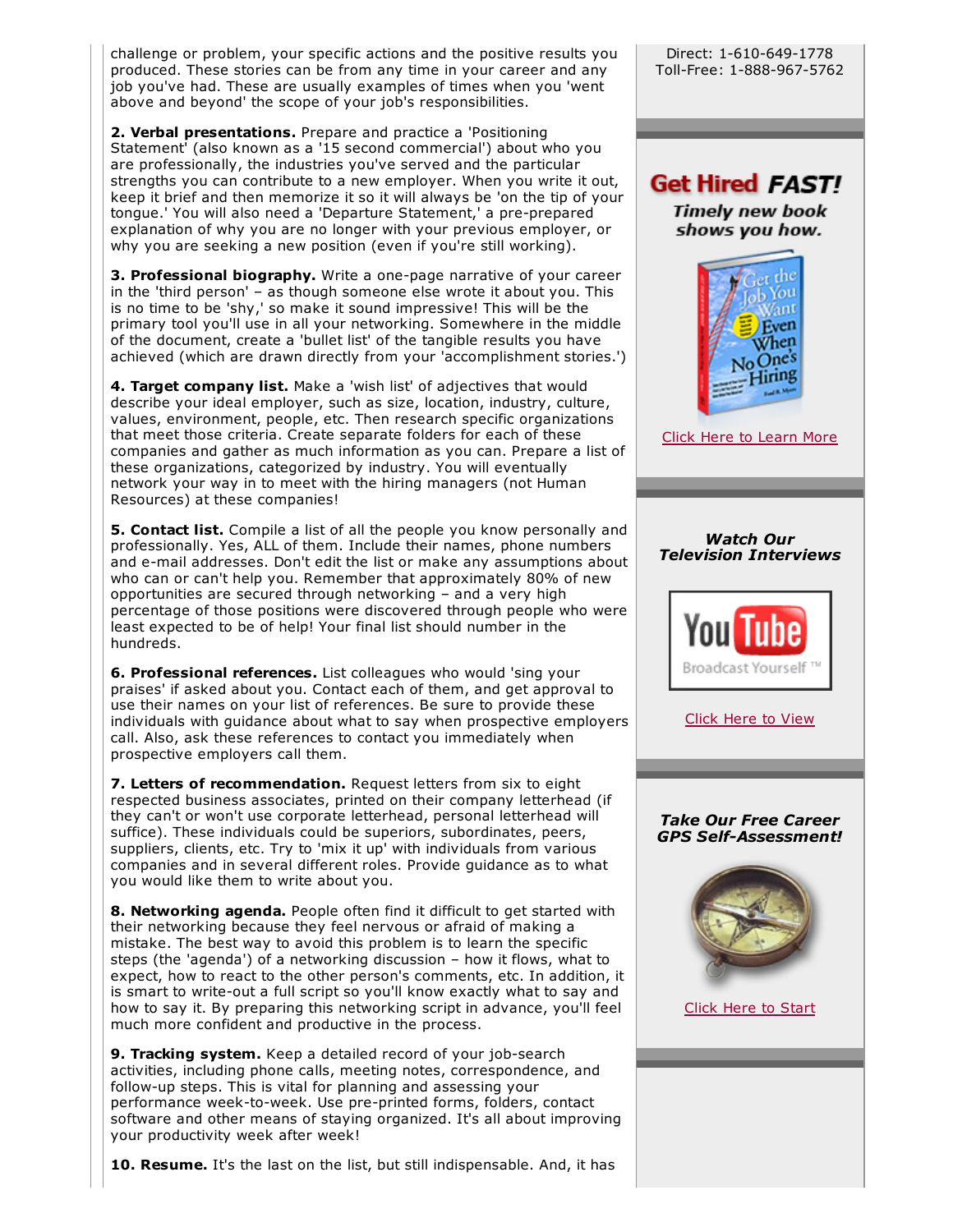to be GREAT. Be sure the final resume is carefully-edited and succinct (no more than two pages), with a layout that is easy for the eye to follow. Include not just your roles and responsibilities in all your jobs, but also the outstanding achievements from those positions.

By integrating these elements into your job search – and not relying solely on your resume – you'll add power, professionalism and flexibility to your efforts. It may take some time to produce these documents and to learn how to use them effectively – but it will be worth it. Building a satisfying career is much easier when you have the right tools!

### You're Invited – Five Career Success Events – Oct. 2014

### *Event #1 – Tuesday, October 14, 2014*

#### THE JOB SEEKER'S TOOL KIT

A carpenter would never show-up at a construction site with only a hammer. An graphic artist would never interview for a design position without showing a complete portfolio. So why is it that most job seekers use only their resume as the cornerstone of their search?

Job seekers over-emphasize the resume because their other "tools" are weak or nonexistent. But the resume should actually be one of your least used job-seeking tools! Unfortunately, most people don't know what these other tools are or how to use them.

By integrating these other elements into your job search – and not relying solely on the resume – you can add power, professionalism and flexibility to your efforts. Finding the right job and building a satisfying career is much easier when you have the right tools!

This is a practical seminar that is designed to provide tangible solutions, with "real world" case studies and examples. We will examine the specific tools you need and how to create them – not just to land the next job – but to master the search process and maximize your longterm career potential. Don't miss this unique and helpful workshop!

#### Here are the details:

DATE: Tuesday, October 14, 2014 TIME: 9:00am to 11:30am SPONSOR: Philadelphia Area Great Career Group PRESENTER: Ford R. Myers, the President of Career Potential, LLC FACILITATOR: George Schonewolf, Career Counselor INVESTMENT: Free WHO: Everyone is welcome! LOCATION: Panera Bread (Back Room), 1641 Fairway Valley Road, Jenkintown, PA REGISTRATION: Advance registration is required, click [here](http://www.meetup.com/Philadelphia-Area-Great-Careers-Group/events/206037892/) NOTE: You will need to register as a member of [www.MeetUp.com](http://www.meetup.com/) (free) in order to sign-up for this event. Do this at http://www.meetup.com/Philadelphia-Area-Great-Careers-Group by clicking the "Join Us" button at the top-right section of the web page. **QUESTIONS:** Call George at (215) 663-0601 or e-mail [careercounselor1@comcast.net](mailto:careercounselor1@comcast.net) REMINDER: Bring your resume and networking business cards

*Event #2 – Saturday, October 18, 2014*

------------------------

#### THE JOB SEEKER'S TOOL KIT – AND OTHER SEMINARS

Jump Start Your Job Search A Full Day of Career Success Training and Networking with Five Top Speakers



**Career Success Audio** 

#### **Forward E-Newsletter**

If you think a friend or colleague would enjoy "Your Career Advocate," please forward this edition to them.

#### *Subscribe to Our Mailing List*

If a friend or colleague forwarded this edition of "Your Career Advocate" to you, you can subscribe to our newsletter mailing list by visiting this [page](http://careerpotential.com/career-potential/) and downloading our Free Special Report from the left-hand side of the page.

#### *Connect With Ford R. Myers*

Follow Ford on these Social Networks

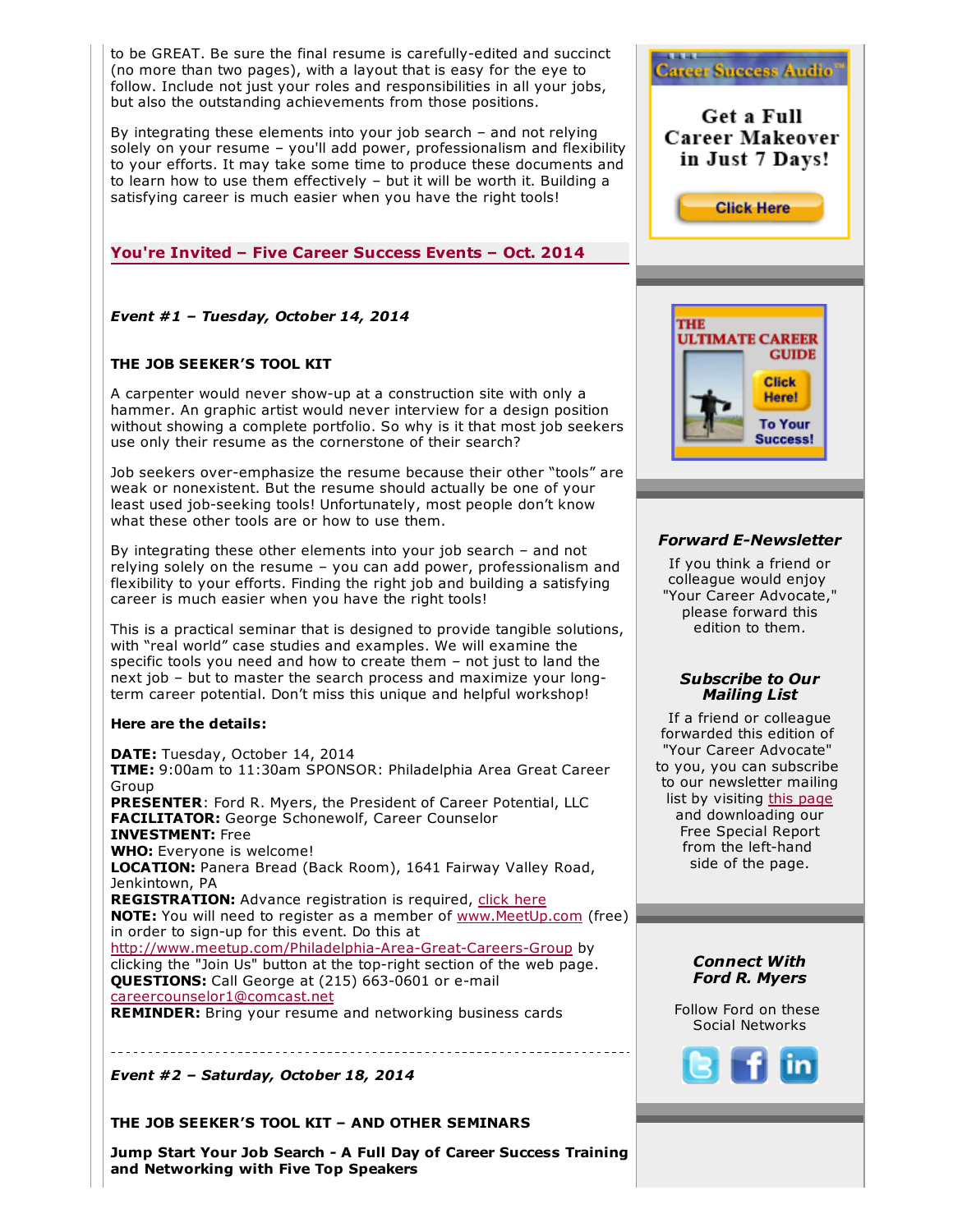A carpenter would never show-up at a construction site with only a hammer. An graphic artist would never interview for a design position without showing a complete portfolio. So why is it that most job seekers use only their resume as the cornerstone of their search?

Job seekers over-emphasize the resume because their other "tools" are weak or nonexistent. But the resume should actually be one of your least used job-seeking tools! Unfortunately, most people don't know what these other tools are or how to use them.

By integrating these other elements into your job search – and not relying solely on the resume – you can add power, professionalism and flexibility to your efforts. Finding the right job and building a satisfying career is much easier when you have the right tools!

This is a practical seminar that is designed to provide tangible solutions, with "real world" case studies and examples. We will examine the specific tools you need and how to create them – not just to land the next job – but to master the search process and maximize your longterm career potential. Don't miss this unique and helpful workshop!

#### Here are the details:

DATE: Saturday, October 18, 2014 **TIME:** 9:00am to 4:00pm **SPONSOR:** Church of the Saviour PRESENTER: Ford R. Myers and Five Other Speakers FACILITATOR: Amy Dinning INVESTMENT: \$10.00, pay with your online registration WHO: Everyone is welcome! LOCATION: Church of the Saviour, 651 North Wayne Avenue, Wayne, PA REGISTRATION: Advance registration is required. Please visit:

[www.cosnet.org/cares.](https://www.cosnet.org/care/) Registration will close on Wednesday, October 15, 2014 at 12:00noon, and we are unable to accept walk-ins. DIRECTIONS: Visit https://www.cosnet.org/about/visiting/maps-anddirections

**QUESTIONS:** E-mail Amy Dinning at [amydinning@juno.com](mailto:amydinning@juno.com) NOTE: Bring your business cards and your lunch, as there will be no place to purchase food.

#### *Event #3 – Wednesday, October 22, 2014*

#### THE POWER OF POSITIVE PSYCHOLOGY (HAPPINESS) IN JOB SEARCH AND CAREERS

The focus of psychological research and practice is moving from "what's wrong with you" to "what's right with you;" and from dysfunction to thriving. The new, rigorous science of Positive Psychology has a lot to say about how to be happy and fulfilled in jobs and careers.

Join us to learn how to apply Positive Psychology principles to finding a new job, being successful in a career and being happier in life. In this presentation, you will learn:

- $\blacksquare$  The four critical elements of well-being (happiness)
- How to apply your personal strengths to jobs and careers
- How to use strengths to quide career/job choice
- $\blacksquare$  How to raise your level of personal well-being
- How to be happier right now

How do you answer the question: "Would you like to become happier and more fulfilled by learning the scientific principles of happiness?" If you answered "Yes," register now for this important presentation!

DATE: Wednesday, October 22, 2014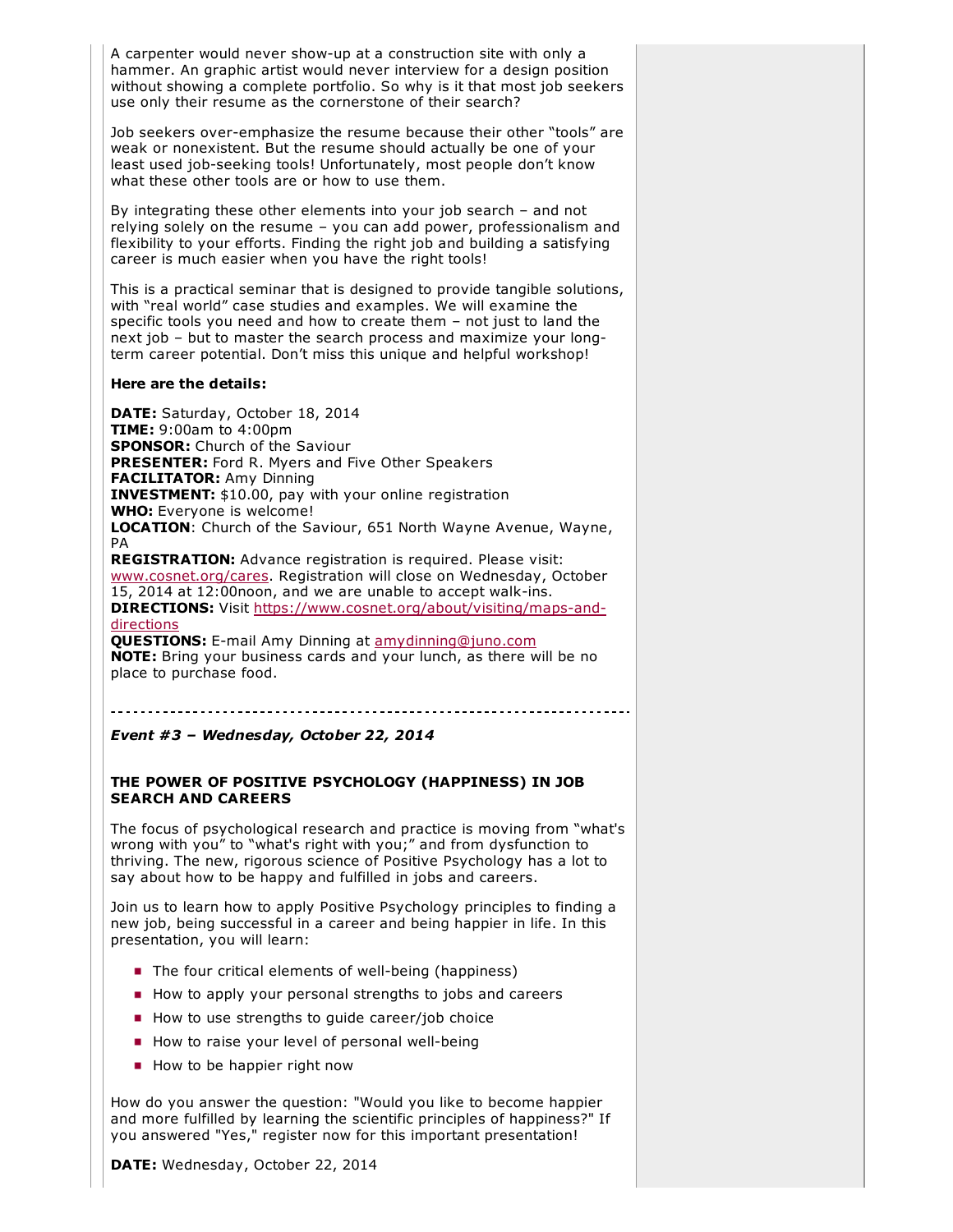**TIME:** 6:30pm to 9:00pm SPONSOR: Philadelphia Area Great Careers Group PRESENTER: Eric Kramer INVESTMENT: \$20.00, pay with your online registration WHO: Everyone is welcome! LOCATION: Bartley Hall, Room 3001, Villanova University, Villanova, PA (Corner of Lancaster and Ithan Avenues) REGISTRATION: Advanced registration is required and seats are limited, click here to [register](http://www.meetup.com/Philadelphia-Area-Great-Careers-Group/events/211273622/) **DIRECTIONS: Visit** <http://www1.villanova.edu/villanova/admission/visit/maps.html> QUESTIONS: Call Eric at (610) 420-4158 or e-mail [epkramer@gmail.com](mailto:epkramer@gmail.com) NOTE: You will need to register as a member of [www.MeetUp.com](http://www.meetup.com/) (free) in order to sign-up for this event. Do this at http://www.meetup.com/Philadelphia-Area-Great-Careers-Group by clicking the "Join Us" button at the top-right section of the web page.

#### *Event #4 – Thursday, October 23, 2014*

#### 10 VITAL STRATEGIES TO MAXIMIZE CAREER SUCCESS

What if you could discover the "secrets" that determine who will reach full potential in their career, and who will not? That's exactly what this presentation will reveal. Real career success is achieved not just in KNOWING these "insider strategies," but in APPLYING them in a consistent, systematic manner.

Career expert and author Ford R. Myers will show you exactly how to leverage these 10 powerful strategies, to help you move your career forward – no matter what level you've already achieved in your profession!

DATE: Thursday, October 23, 2014 TIME: 6:00pm registration, 6:30pm presentation, 7:30pm wrap-up and book sales/signing **SPONSOR:** The Pyramid Club of Philadelphia PRESENTER: Ford R. Myers, the President of Career Potential, LLC INVESTMENT: \$10.00, pay with your online registration WHO: Everyone is welcome! LOCATION: The Pyramid Club, BNY Mellon Center, 1735 Market Street, 52nd Floor, Philadelphia, PA. (Easily accessible by train to Suburban Station).

REGISTRATION: Advance registration is required, click here to [register](https://www.eventbrite.com/e/philly-author-series-ford-myers-10-vital-strategies-to-maximize-career-success-tickets-13035466431) NOTE: Light food will be served (small quiches, dumplings, cheese, fruit, etc.)

QUESTIONS: E-mail Theresa Hummell-Krallinger at [treesehk@gmail.com](mailto:treesehk@gmail.com)

*Event #5 – Wednesday, October 29, 2014*

#### HOW TO STAND-OUT IN A VERY COMPETITIVE JOB MARKET

The subtle differences in every step of the job search process determine who ultimately lands the job and who does not. This is especially true in a bad economy, when unemployment is high and the job market is so competitive.

Learn how to properly communicate your value to prospective employers. Master key strategies to help you in the job search. Discover tools to gain access to your target market. Get advice on the latest resume techniques and recommended formats. Delve into the critical pre-interview planning process. This presentation will show you how to stand-out as the candidate of choice, and get the offer!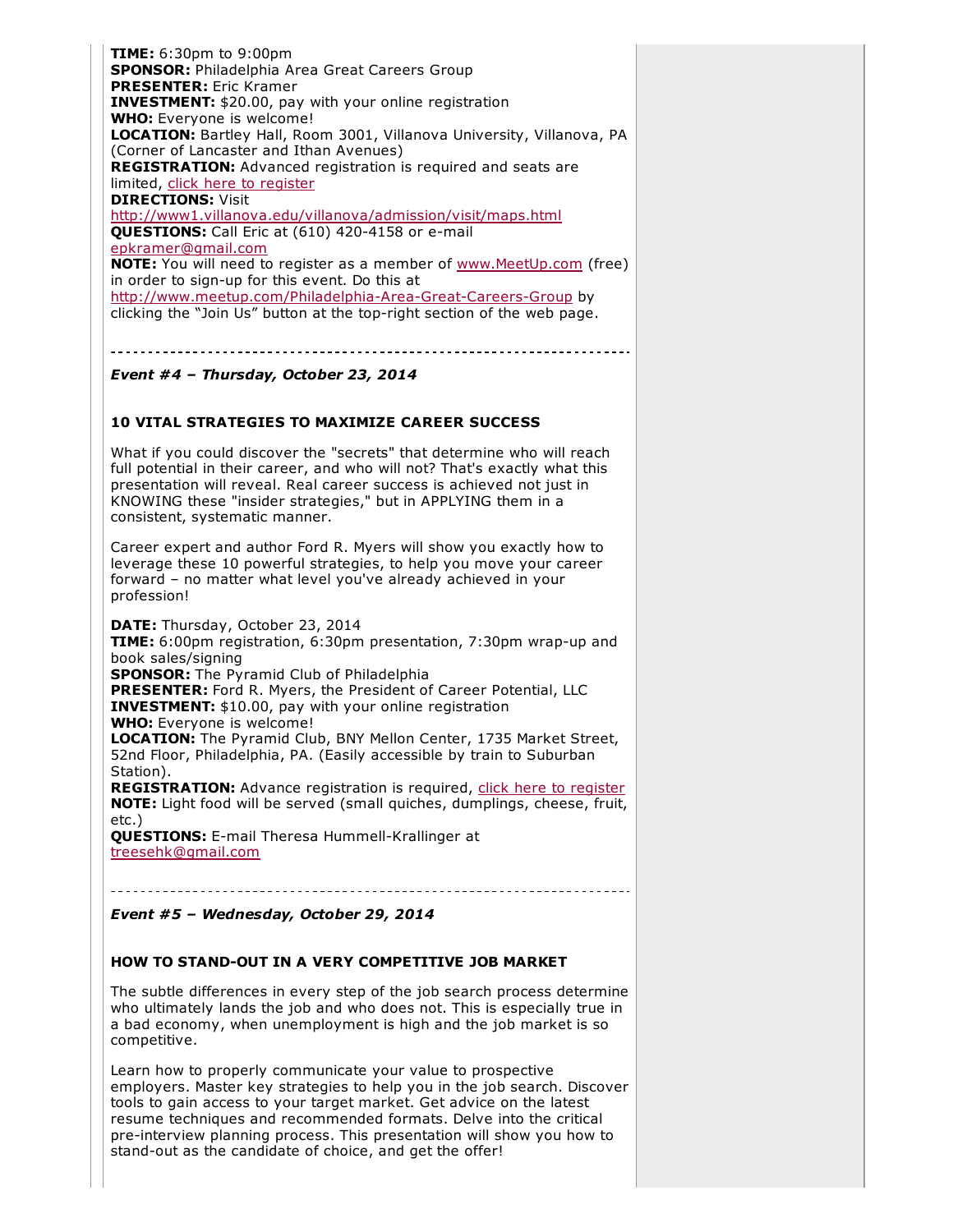DATE: Wednesday, October 29, 2014 TIME: 9:00am to 11:30am SPONSOR: Career Potential, LLC PRESENTER: Ford R. Myers, President of Career Potential, LLC INVESTMENT: \$25.00 (pay with your online registration) WHO: Everyone is welcome! LOCATION: Radnor Financial Center, 150 N. Radnor-Chester Road, Suite F-200, Radnor, PA **DIRECTIONS: [Click](http://careerpotential.com/contact-career-potential/directions-radnor/) here** REGISTRATION: Advanced registration is required. Visit: <http://www.careerpotential.com/signup/> QUESTIONS: Call Ford at (610) 649-1778 or e-mail [contact@careerpotential.com](mailto:contact@careerpotential.com)

These events are also opportunities to make new networking contacts, and get some of your career questions answered!

If you'd like to improve your career situation, you'll find these presentations to be particularly relevant and helpful.

Please pass this invitation along to anyone else who might benefit from these powerful seminars.

Special Bonus Audio – For Subscribers Only

#### "The 12 Habits of Highly-Successful Job Seekers in a Down Market"

The most popular (and possibly the most powerful) teleseminar I've ever conducted is called "The 12 Habits of Highly-Successful Job Seekers in a Down Market." Some subscribers to this e-newsletter have already heard the program – while others have been requesting that I offer it again. So as a special bonus this month, here it is! Just click the button below, turn-up your computer's speakers, and enjoy listening to the recording!



#### Client Referral Program

Here at Career Potential, LLC, most of our business comes through referrals. To encourage this process, we offer an incentive in the form of a "Referral Bonus." Each time you refer someone who becomes a career coaching client, we'll reward you with a generous American Express gift card! For details, please contact Career Potential.

Career Potential's YouTube Channel

Did you know that Career Potential, LLC has its own Youl YouTube channel? Check it out, and watch all our TV interviews and educational presentations online. It's FREE, and you'll learn quite a lot by watching. Just



visit: <http://www.youtube.com/user/careerpotential> and access all the video segments. Below is one of them for you to enjoy.